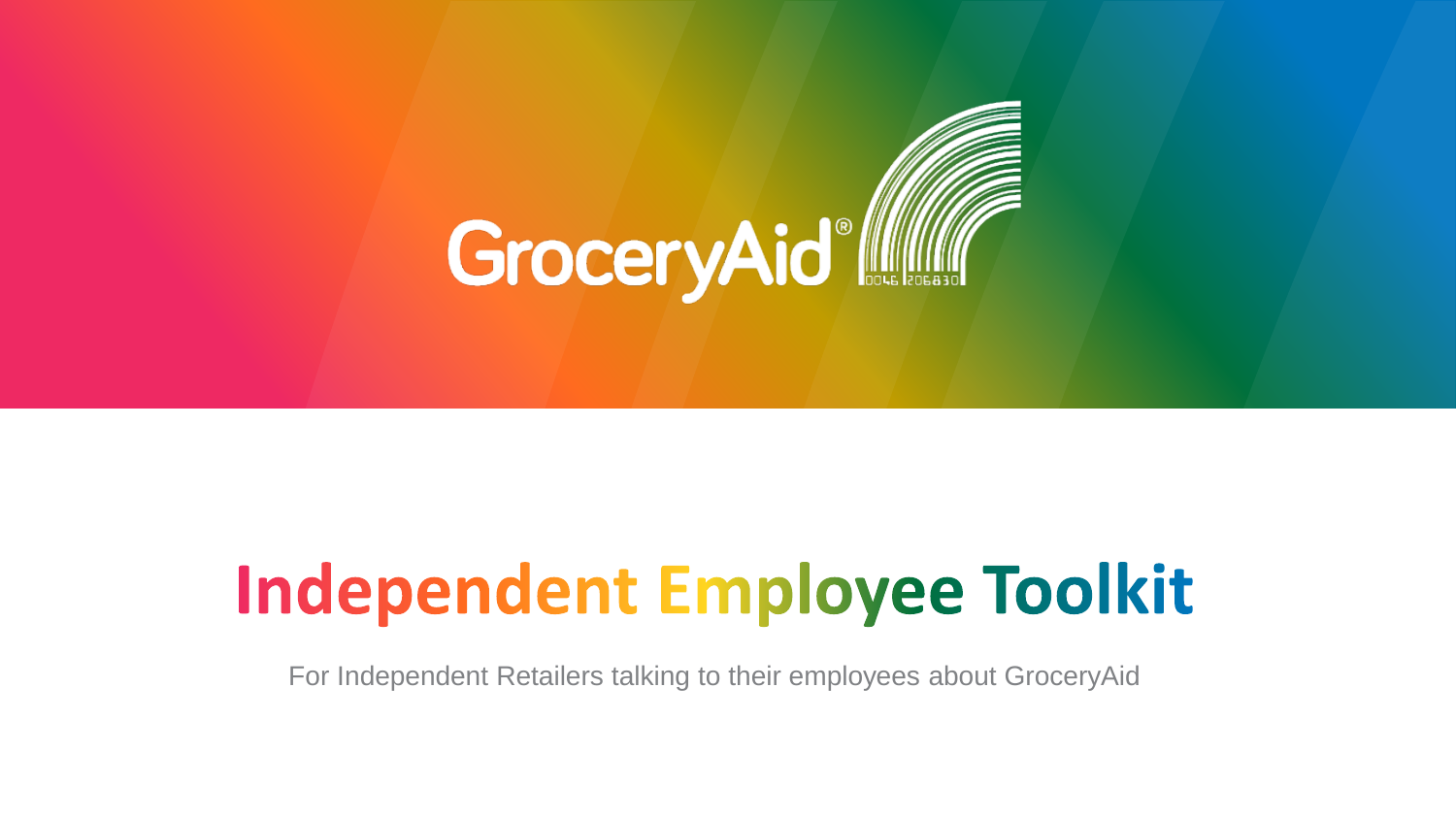Grocery/

2

# GroceryAid for Independent Retailers

GroceryAid services are FREE and available for Independent Retailers and their employees working in independent and convenience stores as part of the grocery industry.

Make sure that your employees know about that GroceryAid support is free, confidential and available 24/7, 365 days a year.

This FREE toolkit has helpful printed and digital materials that you can use to tell your employees about GroceryAid.

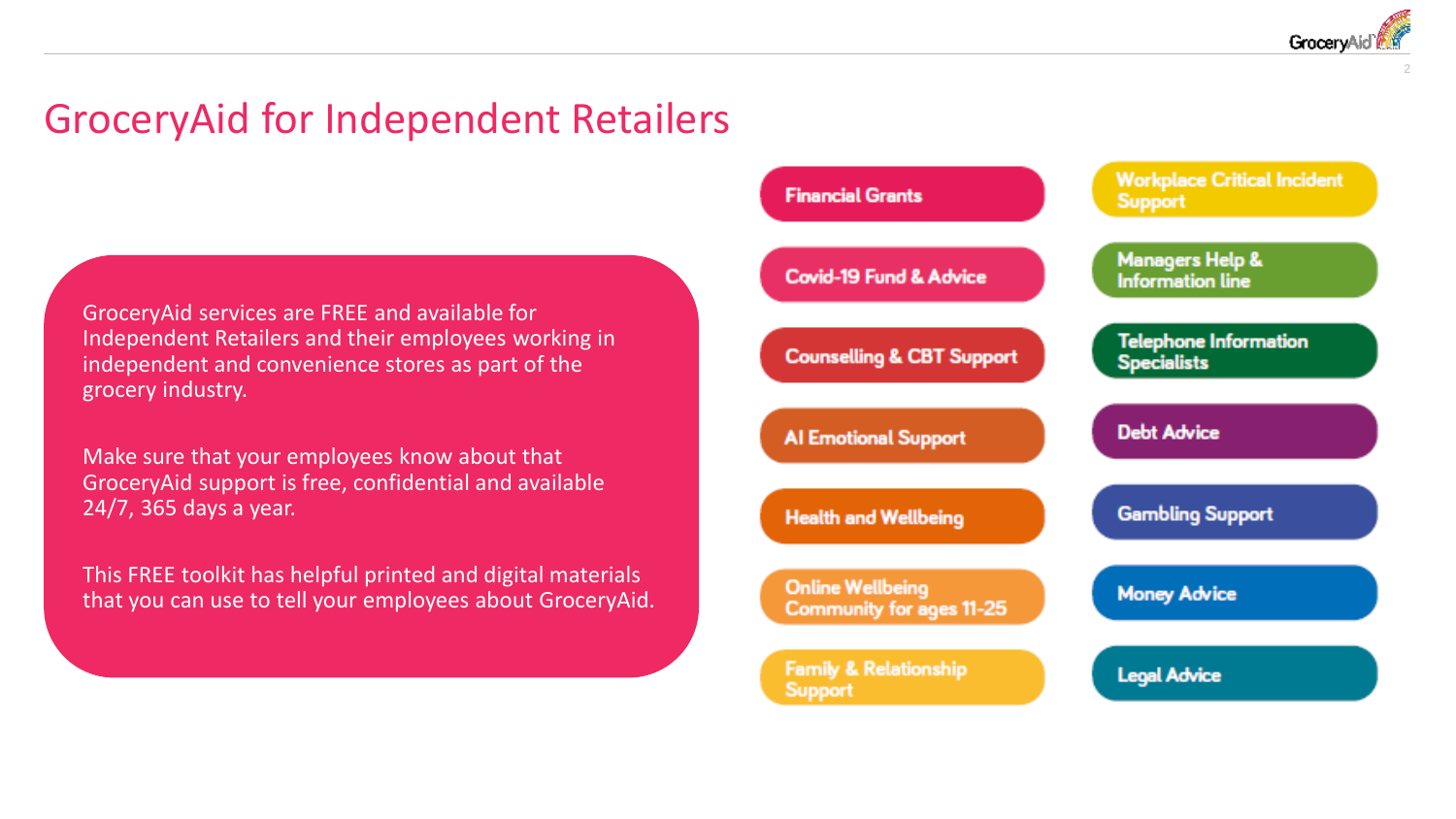

## How to use the toolkit

**1. Put up the posters in staff areas of the store** 

- **2. Give a wallet card to each member of staff**
- **3. Use the GroceryAid fact sheet to familiarise yourself with the GroceryAid services**

**4. Use the GIF and copy to communicate in Facebook groups, Whatsapp groups and 121 with employees.** 

**5. Share Sunita's Story with employees so that they can hear about the support she received through the 24/7 Helpline**

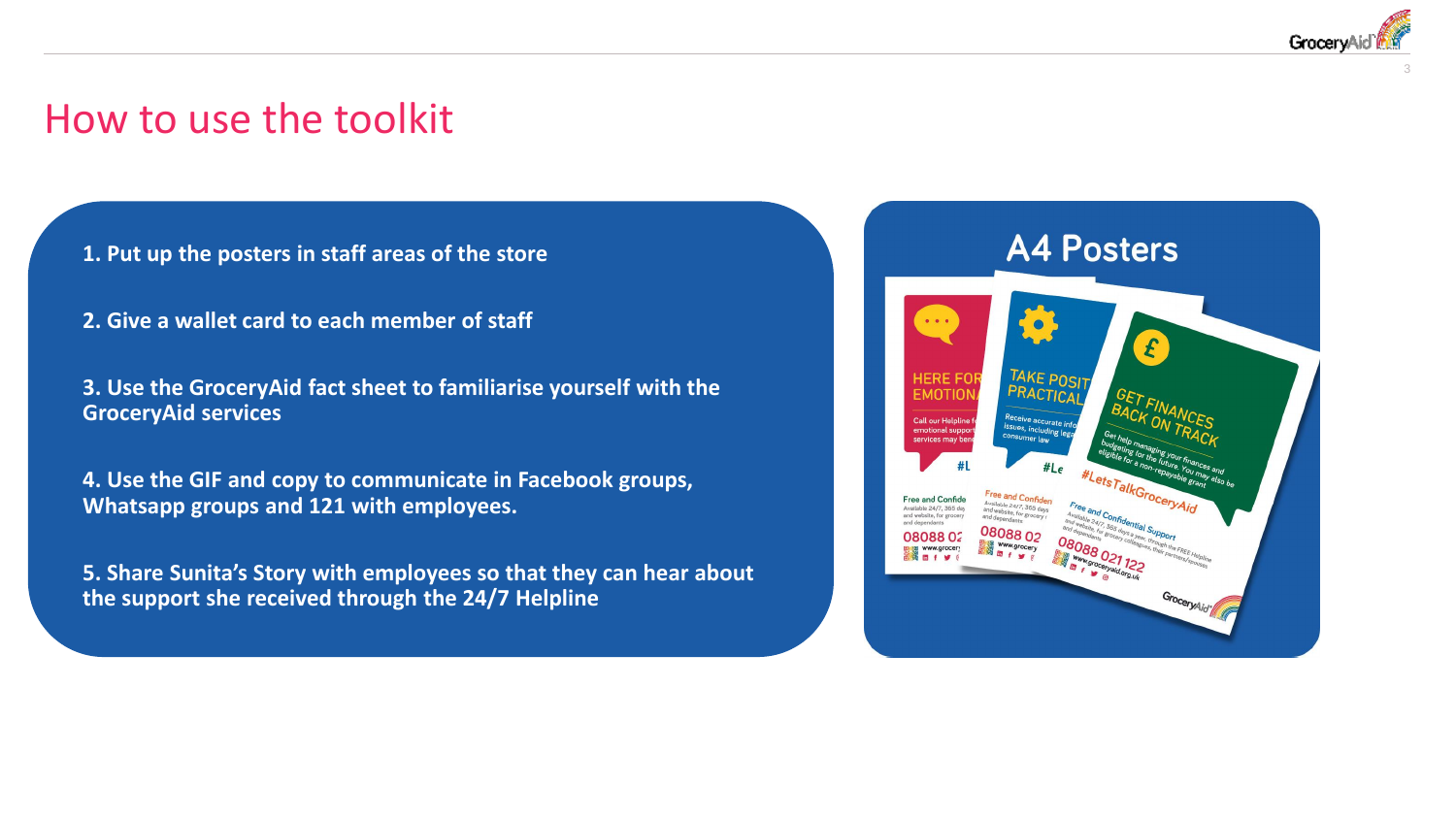# **The Toolkit**

Use this to communicate with your employees

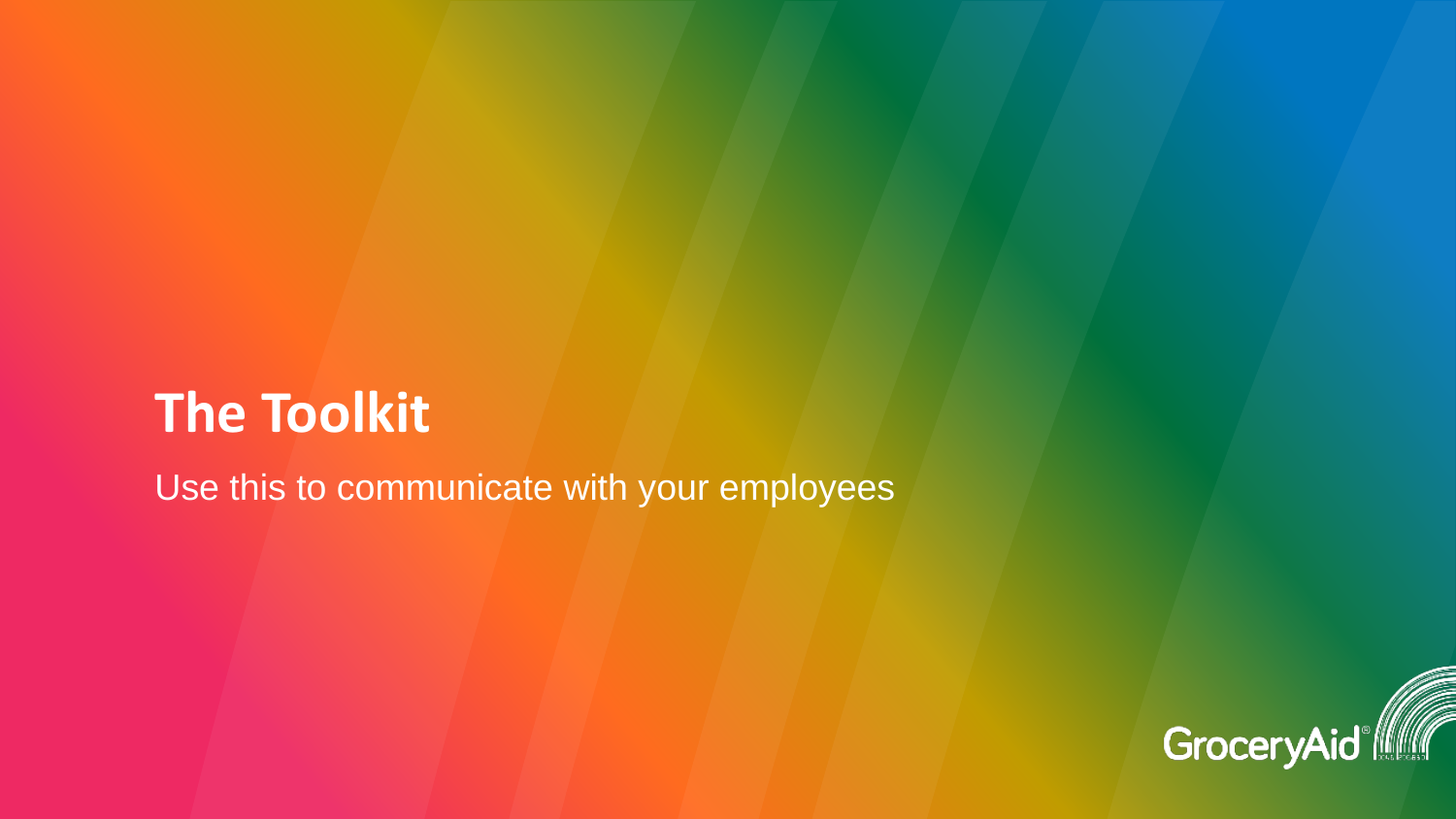

# Sunita's Story

When Independent Retailer Sunita lost her husband to Covid, she turned to GroceryAid's 24/7 Helpline for support. Share this story with colleagues, download the video from the website.

### [Click here to Download](https://www.groceryaid.org.uk/get-involved/independent-retailers/)

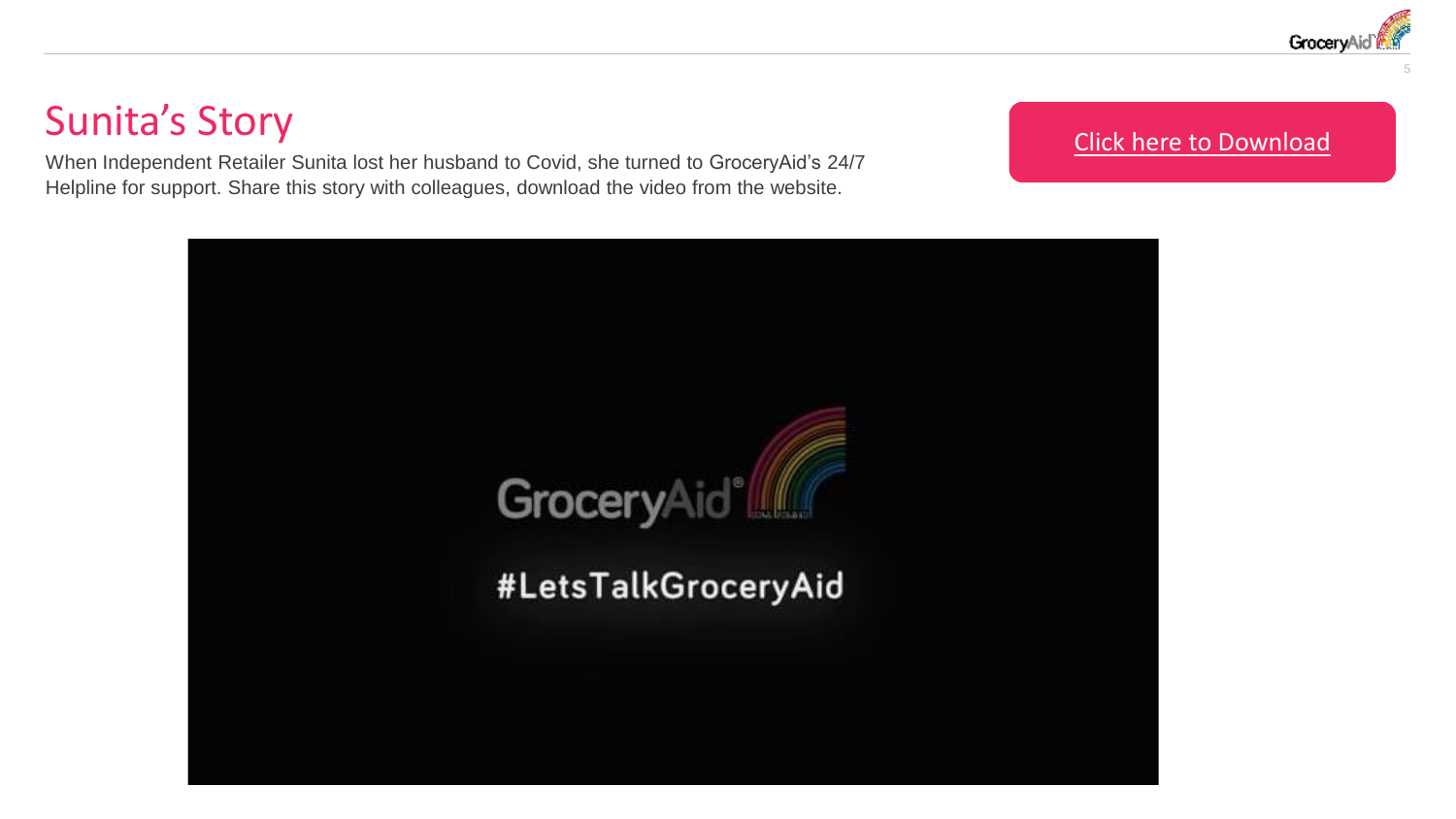

# GroceryAid Services GIF

Post this GIF by saving to your photos and uploading to Whatsapp and Facebook Groups.

### [Click here to Download](https://www.groceryaid.org.uk/get-involved/independent-retailers/)

# **HERE FOR** EMOTIONAL **SUPPORT**

Free and **Confidential Support** #LetsTalkGroceryAid



#### **Suggested copy:**

Free and confidential support is available 24/7, 365 days a year for employees working in convenience stores, their partners/ spouses and dependants.

Support includes emotional, practical & financial services plus specialist support for traumatic workplace critical incidents.

Find out more about the support available: <https://www.groceryaid.org.uk/get-help/>

#groceryaid #letstalkgroceryaid #convenience #shopindependent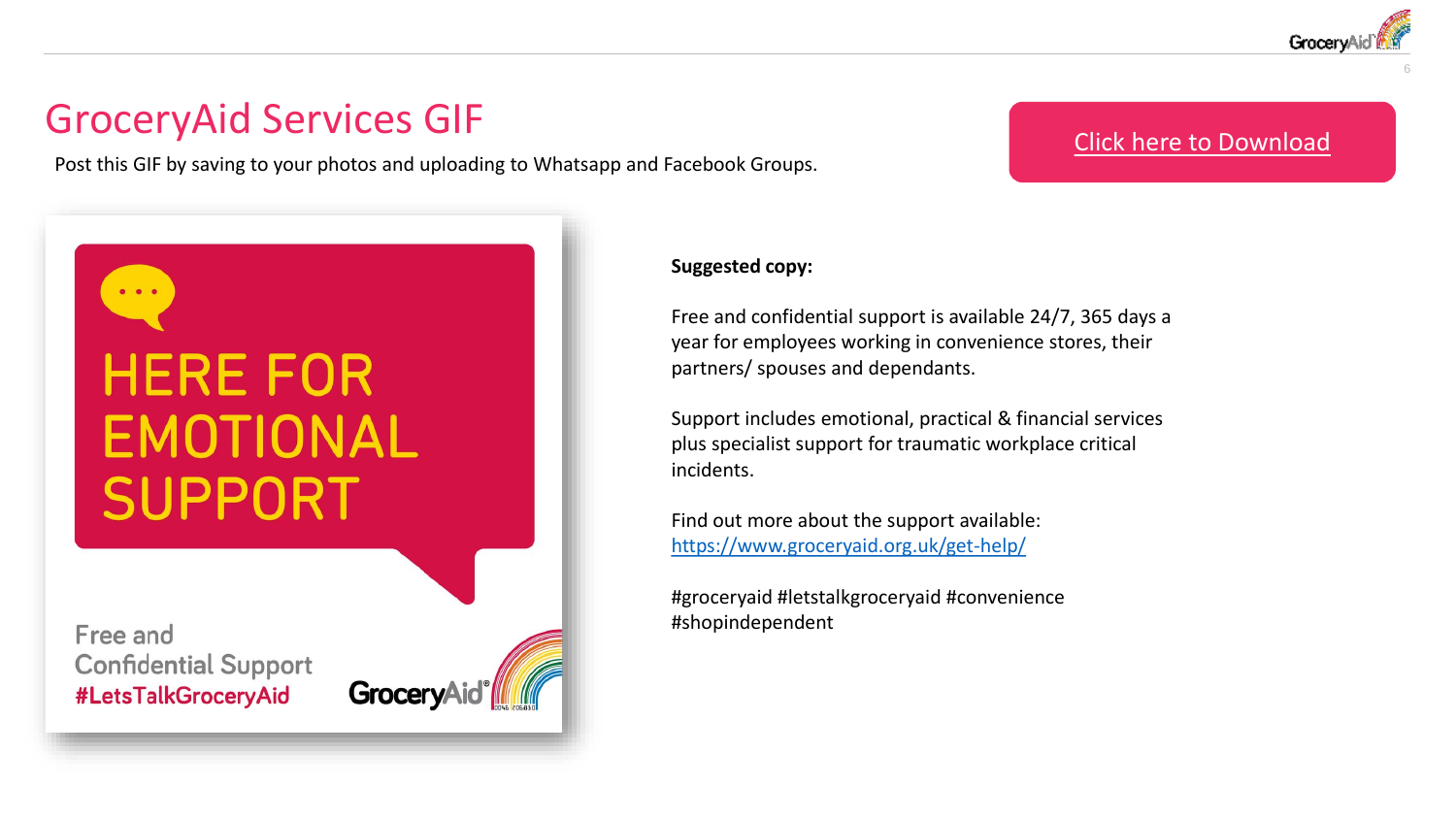

## A4 GroceryAid Posters

Display them in employee areas of the store

## **HERE FOR EMOTIONAL SUPPORT**

Call our Helpline for 'in the moment' emotional support and to discuss what other services may benefit you

#LetsTalkGroceryAid

#### **Free and Confidential Support**

Available 24/7, 365 days a year, through the FREE Helpline and website, for grocery colleagues, their partners/spouses and dependants

08088 021 122 



## Request your printed toolkit, email: [news@groceryaid.org.uk](mailto:news@groceryaid.org.uk?subject=Independent%20Retailer%20Employee%20Toolkit%20request)



## **TAKE POSITIVE PRACTICAL STEPS**

Receive accurate information on everyday issues, including legal, financial and consumer law

## #LetsTalkGroceryAid

#### **Free and Confidential Support**

Available 24/7, 365 days a year, through the FREE Helpline and website, for grocery colleagues, their partners/spouses and dependants

## 08088 021 122 **Dig** www.groceryaid.org.uk

GroceryAi

**GET FINANCES BACK ON TRACK** 

£

Get help managing your finances and budgeting for the future. You may also be eligible for a non-repayable grant

## #LetsTalkGroceryAid

#### **Free and Confidential Support**

Available 24/7, 365 days a year, through the FREE Helpline and website, for grocery colleagues, their partners/spouses and dependants

GroceryAid

08088 021 122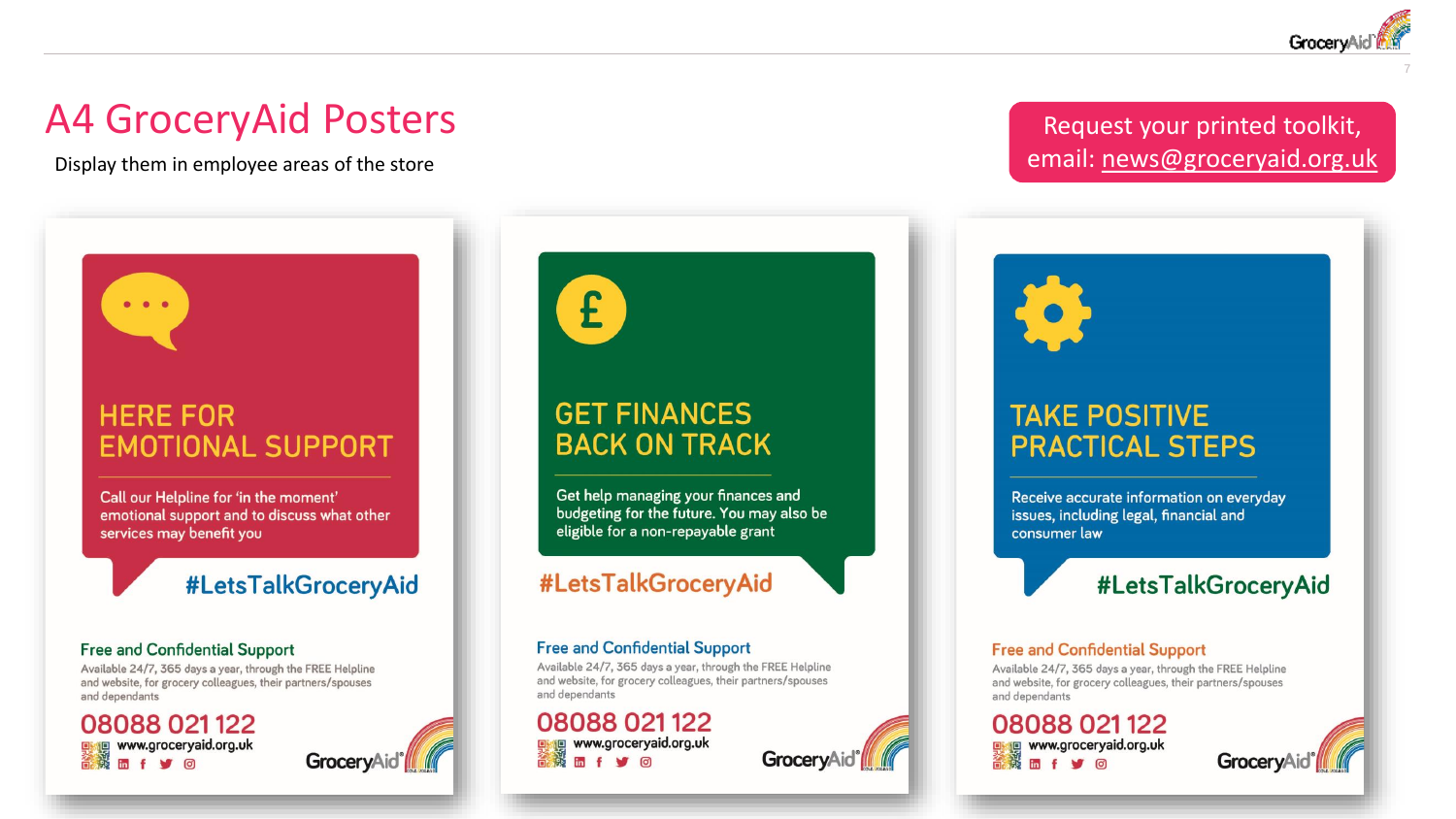

# Wallet Cards

Give these out to employees as part of inductions or a reminder that services are available for them

Request your printed toolkit, email: [news@groceryaid.org.uk](mailto:news@groceryaid.org.uk?subject=Independent%20Retailer%20Employee%20Toolkit%20request)

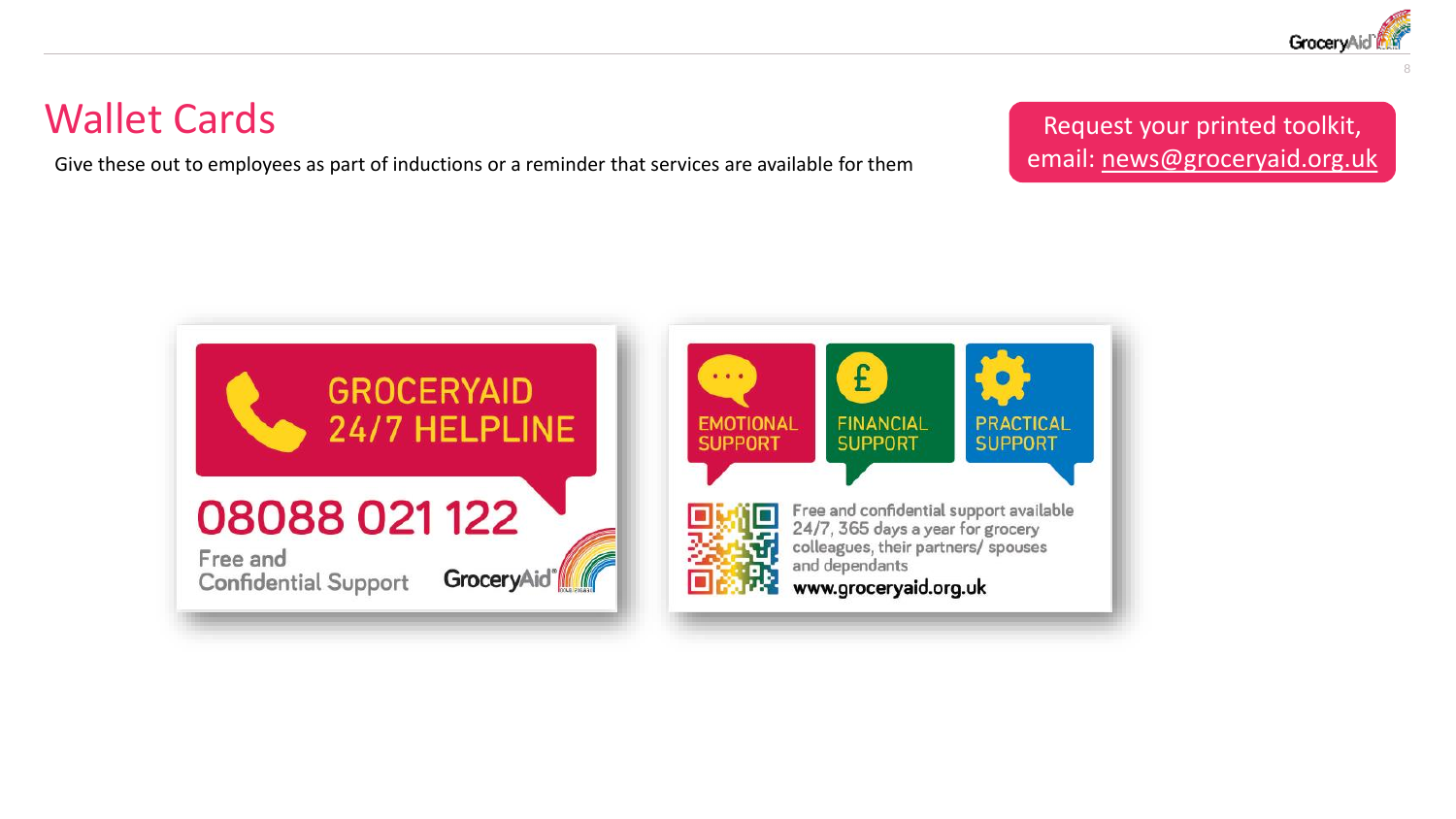

# Till Stickers

Till stickers for 'in the moment' information at till point

Request your printed toolkit, email: [news@groceryaid.org.uk](mailto:news@groceryaid.org.uk?subject=Independent%20Retailer%20Employee%20Toolkit%20request)